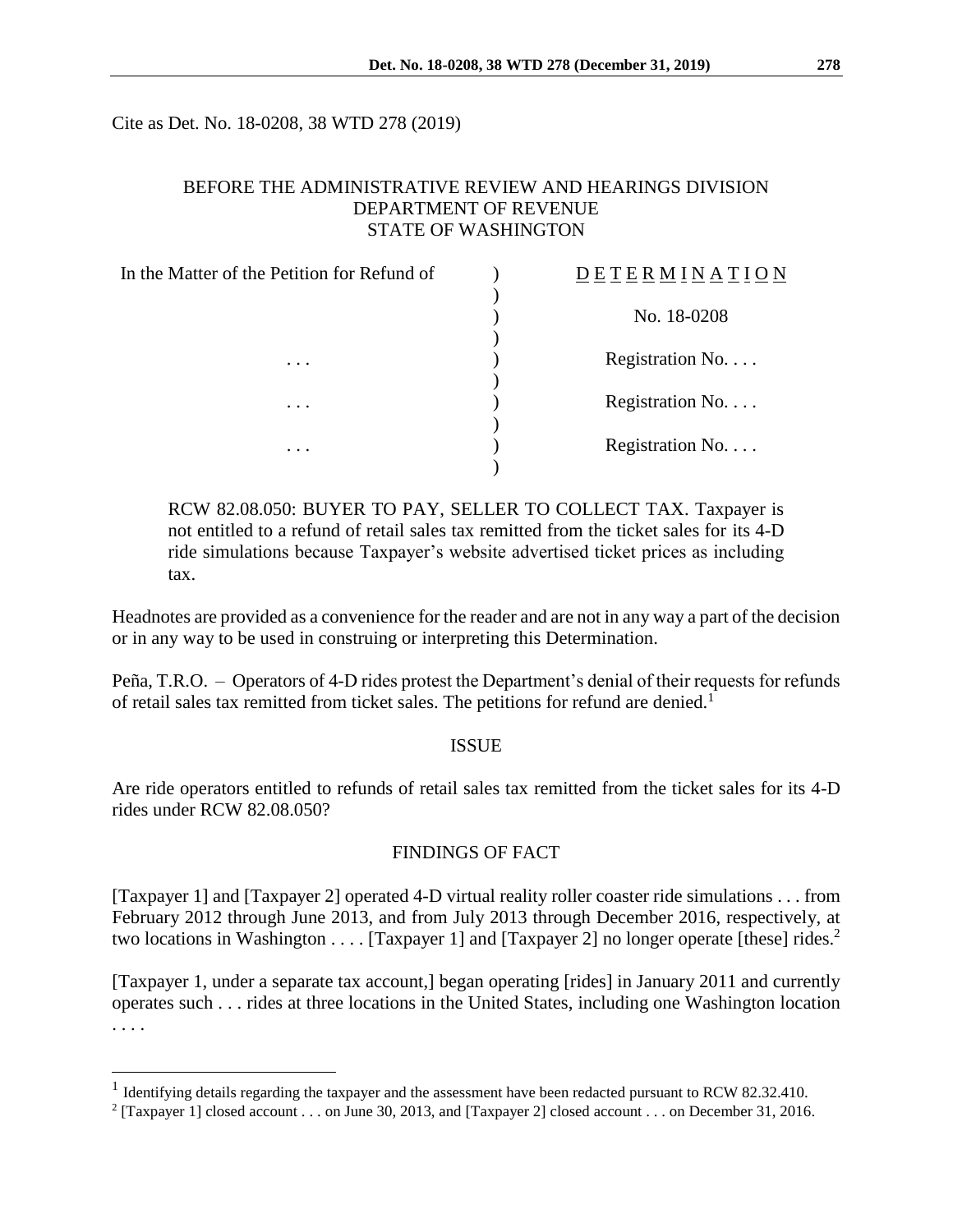During the relevant time, [Taxpayer 2] and [Taxpayer 1] (collectively, the "Taxpayers") sold individual tickets and punch cards for the 4-D rides. Taxpayers both used the same website<sup>3</sup> ("Website") to advertise their 4-D rides.

On May 30, 2017, Taxpayers requested a binding written tax ruling from the Department's Taxpayer Information and Education Division ("TI&E"), asking whether they were required to collect retail sales tax on the sales of ride tickets. On all previous returns, Taxpayers filed and paid retailing [business and occupation ("B&O")] tax and retail sales tax.

TI&E responded to Taxpayers on June 7, 2017, that [a ticket sale for the ride simulator] was not a sale at retail as defined in RCW 82.04.050 and, therefore, Taxpayers were not required to collect retail sales tax and were subject to service and other activities [B&O] tax. [Taxpayer 1] began filing and paying service and other [activities] B&O tax (and no retail sales tax), beginning with its May 2017 excise tax return.

On July 5, 2017, Taxpayers attempted to file amended returns for the statutory period (January 1, 2013, through July 5, 2017) that reported income under the Service and Other B&O Tax Classification and paid service and other [activities] B&O tax (without retail sales tax). Taxpayers submitted spreadsheets demonstrating the estimated refund by month for each account. Taxpayers also included scanned copies of ticket receipts from 2014 – 2016 for each of the three accounts. The receipts show one individual charge for "General" and do not show an itemized charge for retail sales tax.

The Department's Taxpayer Account Administration ("TAA") denied Taxpayers' requests for refunds, citing the Website as evidence that Taxpayers were collecting retail sales tax from customers. TAA submitted a screen shot of the Website's "Pricing" page from July 6, 2017. It included the following language, all in the same print size:

> Prices General  $\$\dots -\$\dots$  / person, include tax  $5 - 7$  yrs, Senior  $\frac{6}{3}$ ... / person, include tax age 4 & under free

The page does not specify a ride location. TAA's refund denial message for [Taxpayer 1's] account stated that once the taxpayer deleted the tax language, it would no longer owe retail sales tax.

Taxpayers petition for review of TAA's denial of a refund of retail sales tax paid before December 2016, because Taxpayers claim the Website was created on December 12, 2016. Taxpayers further claim the person that created the Website included the retail sales tax language and that Taxpayers' accountant reported that Taxpayers collected retail sales tax, both without consulting Taxpayers. As relevant here, a version of the Website has existed since at least May 17, 2014. <sup>4</sup> Taxpayers also submitted new spreadsheets demonstrating the estimated refund by month for each account and

 $\overline{a}$ 3 . . .

<sup>4</sup> . . .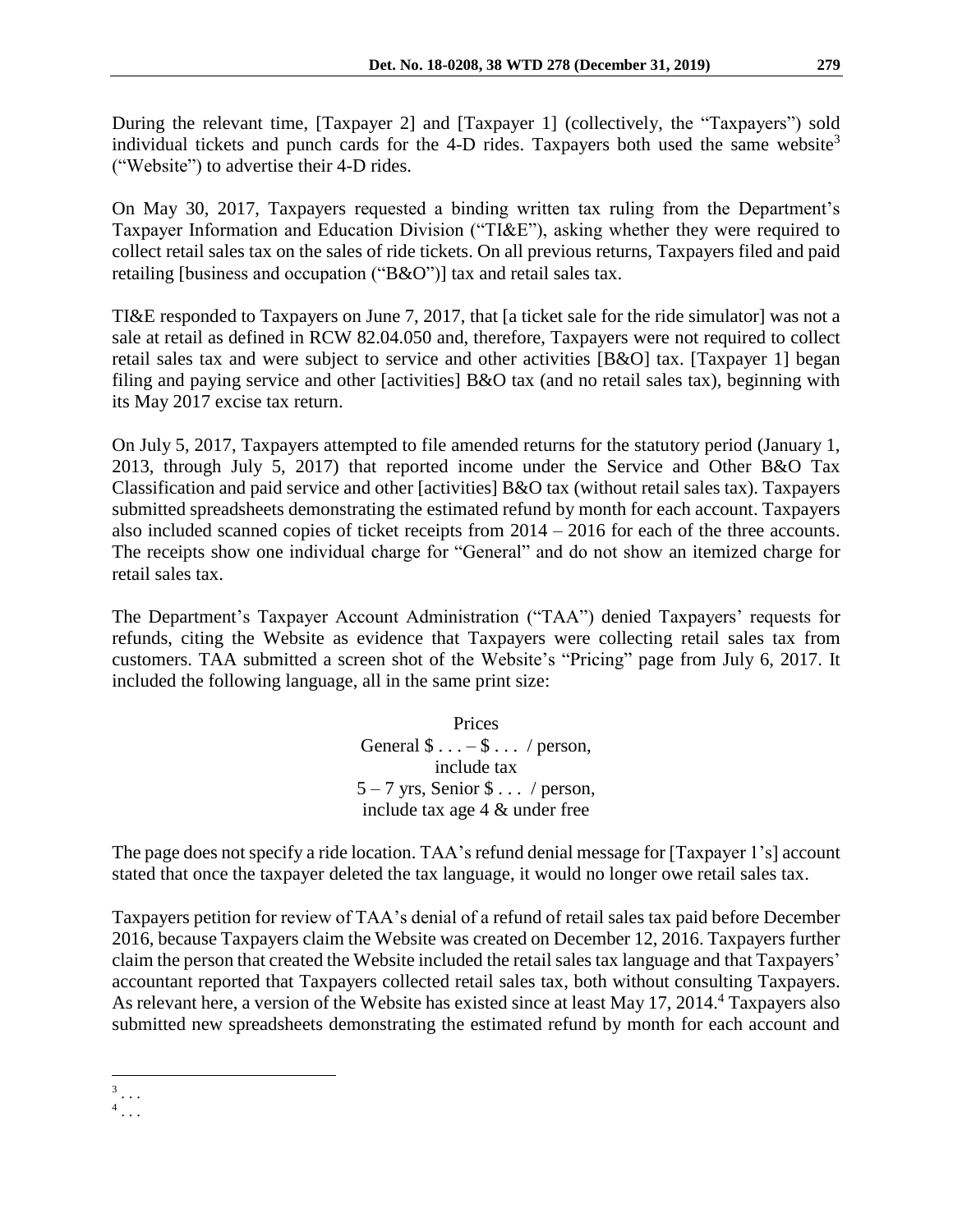copies of what [they] state are the signs that appear at the physical locations. The signs do not include any mention of retail sales tax.

In response to Taxpayers' petitions, TAA states that when it viewed the Website on September 8, 2017, the Website no longer stated that retail sales tax was included in the cost of a ticket to the [Washington] location. The Website currently states "\$ . . . / No tax" for the [Washington] location, "\$ . . . / No tax" for the [Out-of-State 1] location, and "\$ . . . / Include tax" for the [Out-of-State 2] location.<sup>5</sup> The prices "No Tax" and "Include Tax" appear in the same print size.<sup>6</sup>

## ANALYSIS

Persons making retail sales must collect and remit retail sales tax, unless a specific exclusion or exemption applies. RCW 82.08.020 and RCW 82.08.050. [RCW 82.08.050(9) generally requires that retail sales tax be stated separately from the sales price.] The statute presumes that the selling price stated on an invoice or other "sales document" between the buyer and seller does not include retail sales tax, but "if the seller advertises the price as including the tax or that the seller is paying the tax, the advertised price may not be considered selling price." RCW 82.08.050(9). A seller may advertise the price as including the tax by including the words "tax included" immediately following the advertised price in print size at least as half as large as the advertised price. RCW 82.08.055(1); WAC 458-20-107(3)(a)(i).

RCW 82.32.060(1) authorizes the Department to issue refunds upon application by the taxpayer where the Department determines that taxes have been paid in excess of that properly due within the statutory period. Generally, "no refund of credit shall be made for taxes, penalties, or interest paid more than *four years* prior to the beginning of the calendar year in which the refund application is made . . . ." (emphasis added). RCW 82.32.060(1), (2). Here, Taxpayers' requests for refunds are within the statutory period. If we determine that Taxpayer has paid retail sales tax in excess of that properly due, then Taxpayer will be entitled to a refund.

When a seller collects retail sales tax from customers, the amounts of such tax are held in trust before the seller remits them to the Department. In *Kitsap-Mason Dairymen's Ass'n v. Wash. Tax Comm'n*, 77 Wn.2d 812, 817, 467 P.2d 312 (1970), the Washington Supreme Court explained the unique nature of the retail sales tax scheme: "Inherent in RCW 82.08 is the fact that taxes collected in the name of the state are not property of the seller . . . . The integrity of the entire taxing system demands that funds collected as taxes be remitted to the state." Retail sales taxes collected from customers are "paid" by those customers for purposes of RCW 82.32.060. Thus, where a seller has erroneously collected retail sales tax from customers, the seller must, first, refund the retail sales tax collected in error to its customers and then seek a refund or credit from the Department. Det. No. 87-110, 3 WTD 21 (1987); WAC 458-20-229(4)(a).

However, in the case where a seller does not collect retail sales tax from customers but erroneously remitted retail sales tax to the Department, a seller is considered to have "paid" the retail sales tax under RCW 82.32.060. 3 WTD 21 (Taxpayer entitled to a refund of retail sales tax because it "absorbed" the retail sales tax, i.e., it did not collect the retail sales tax from its customers but still

 $5 \ldots$ 

 $^6$ ...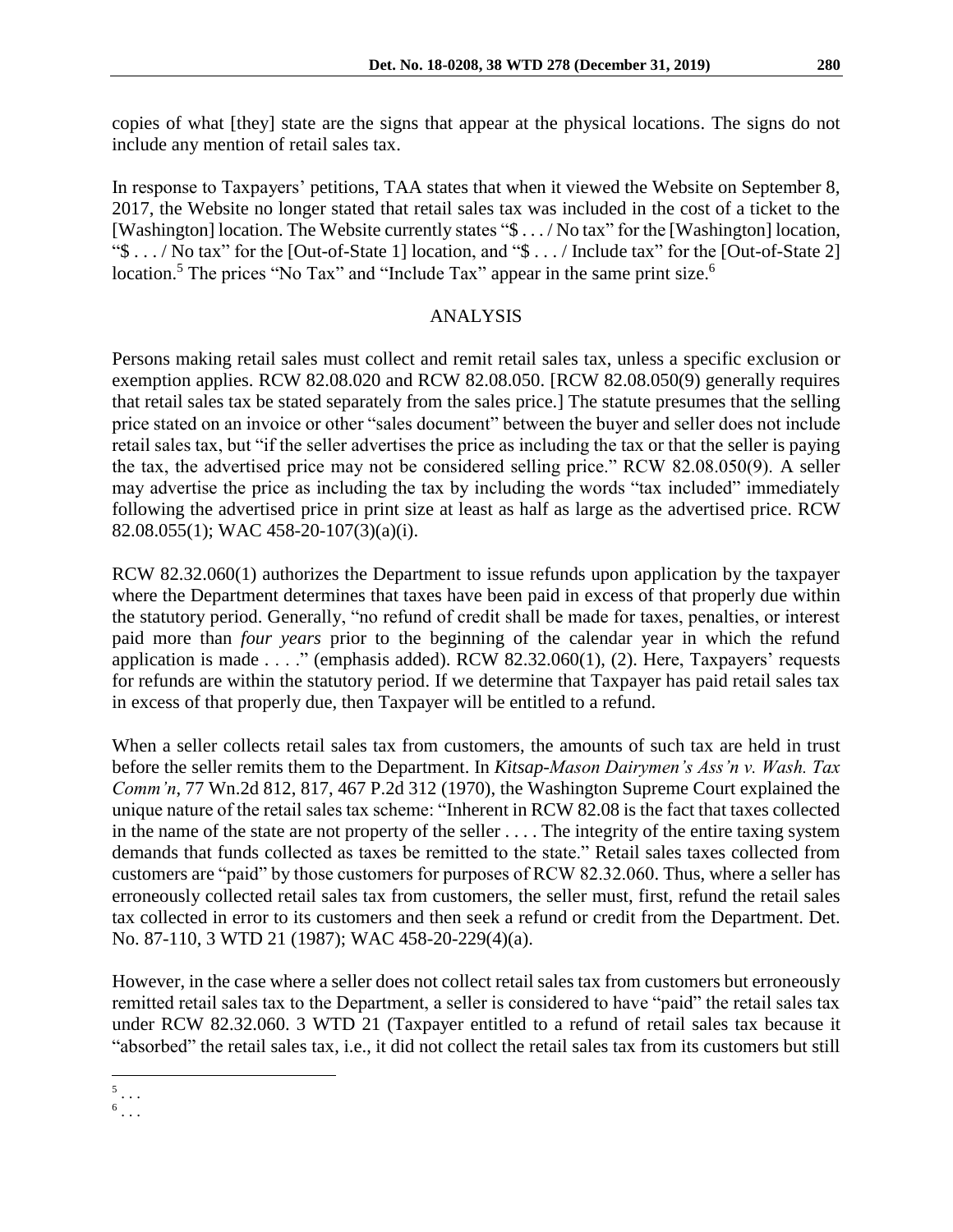remitted the retail sales tax to the Department). Thus, a seller may seek a refund from the Department of such amounts of retail sales tax paid in excess of that properly due. RCW 82.32.060.

The issue before us is whether Taxpayers are entitled to a refund of the retail sales tax remitted to the Department during the statutory period. It is undisputed that Taxpayers *remitted* retail sales tax, but the question remains whether Taxpayers *collected* retail sales tax from customers, erroneously or not, within the statutory period.

In support of Taxpayers' position that it did not collect retail sales tax from customers, Taxpayers submitted copies of receipts for its 4-D rides. Each receipt includes items labeled "General" and does not mention retail sales tax. Likewise, the signs Taxpayers submitted do not mention retail sales tax. In contrast, Taxpayers advertised on the Website that the ticket prices included tax, in a print size at least as half as large as the advertised price as required by RCW 82.08.055(1) and WAC 458-20-107(3)(a)(i). Taxpayers claim the Website was created on December 12, 2016; however, historical website archives show the Website existed well before then.<sup>7</sup> [Granted], the limited cached versions of the Website available<sup>8</sup> do not allow us to determine when this language originated on the Website.

Taxpayers claim that they were not aware of either the representation on the Website that Taxpayers collected retail sales tax as part of the ticket price or that its accountant was remitting retail sales tax to the Department. Taxpayers have not provided any documents or records in support of these claims. In Washington, Taxpayers are responsible to know their tax reporting obligations, and when they are uncertain about their obligations, seek instructions from the Department, as they did in this instance. RCW 82.32A.030(2); Det. No. 01-165R, 22 WTD 11 (2003).

Here, the Website advertised ticket prices as including tax; therefore, [we find that] Taxpayers were collecting retail sales tax on each ticket sold. RCW 82.08.055(1). Although Taxpayers' receipts and signs do not state that tax is included in the sale price, these instances are insufficient to overcome Taxpayers representations on the Website that tax is included in the ticket. We reach this conclusion after weighing these conflicting pieces of evidence and considering the standard set forth in *Kitsap-Mason Dairymen's Ass'n* (stated above). Simply put, taxes collected in the name of the State are not the property of the seller and the integrity of the taxing system demands that funds collected as taxes be remitted to the state. *Id.* [On the Website,] Taxpayers represented to customers that they were collecting retail sales tax as part of the ticket price . . . . It is possible that the receipts or signs could have created some customer confusion as to whether Taxpayers had collected retail sales tax, but this potential confusion is insufficient to overcome the Website's representation. Accordingly, we find that Taxpayers were collecting retail sales tax during the statutory period. Taxpayers must first refund the retail sales tax collected in error to their customers before they can seek refunds from the Department. WAC 458-20-229(4)(a).

 $\overline{a}$ 7 . . .

<sup>8</sup> . . .